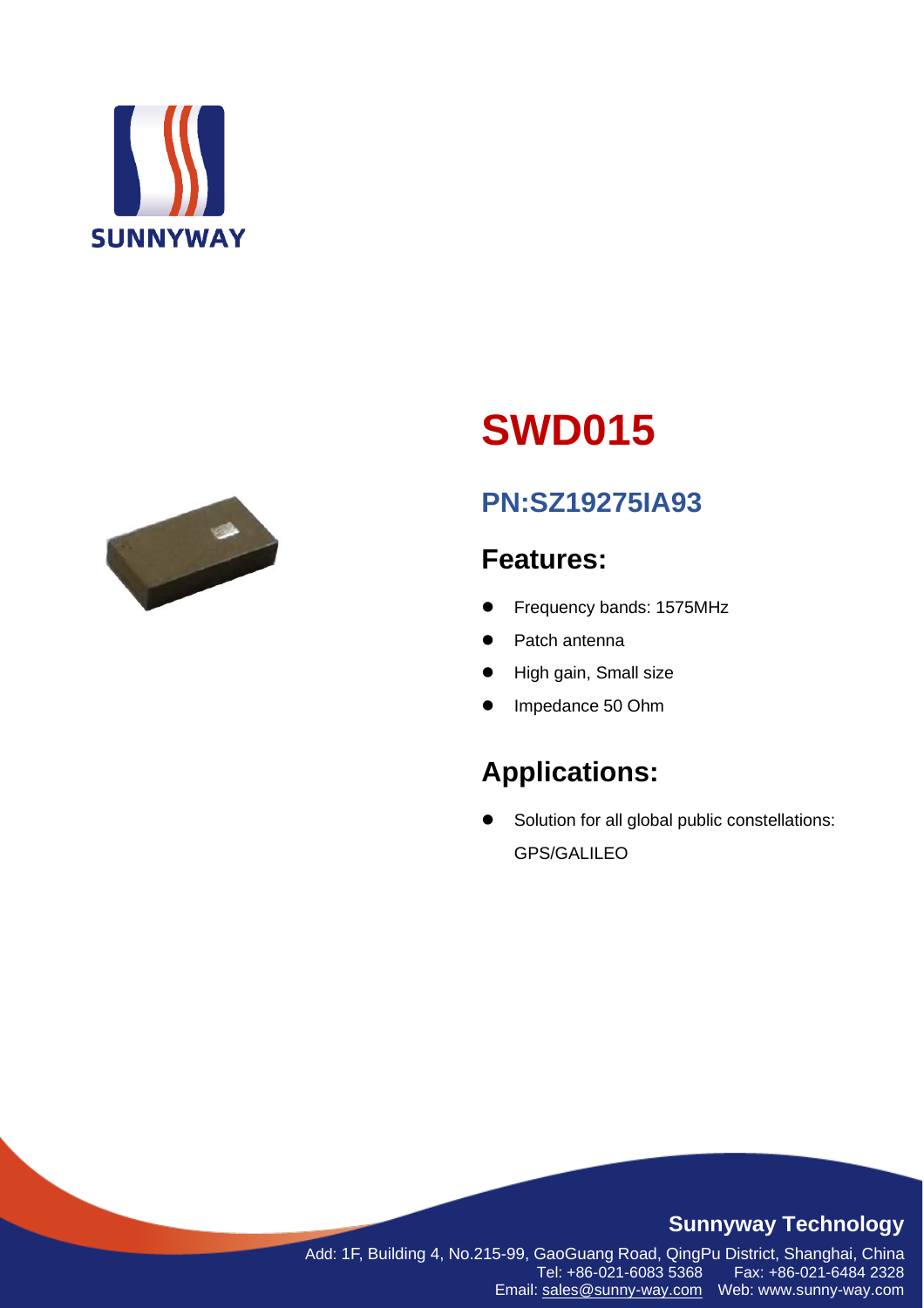

## **1. Electrical Specification**

| <b>Standards</b>            | <b>GPS/GALILEO</b>      |
|-----------------------------|-------------------------|
| <b>Frequency range(MHz)</b> | 1575MHz                 |
| Peak Gain (dBi)             | 3.0                     |
| <b>Average Gain (dB)</b>    | $-3.6$                  |
| <b>VSWR</b>                 | 1.1                     |
| Return Loss (dB)            | $-23.3$                 |
| Efficiency (%)              | 44.0                    |
| <b>Polarization mode</b>    | Linear                  |
| <b>Radiation pattern</b>    | <b>Omni-Directional</b> |
| Output impedance $(\Omega)$ | 50                      |

Note: All parameters are measured with Sunnyway's EVK which size is 90\*50mm

### **2. Mechanical and Environmental Specification**

| <b>Mounting Type</b>              | <b>SMD</b>         |
|-----------------------------------|--------------------|
| <b>Adhesive Type</b>              |                    |
| <b>Connector Type</b>             |                    |
| Antenna size(mm)                  | 3.20*1.60*0.60     |
| <b>Material</b>                   | Ceramic            |
| <b>Operating Temperature (°C)</b> | $-40$ °C ~ + 85 °C |
| Storage Temperature(°C)           | $-40$ °C ~ + 85 °C |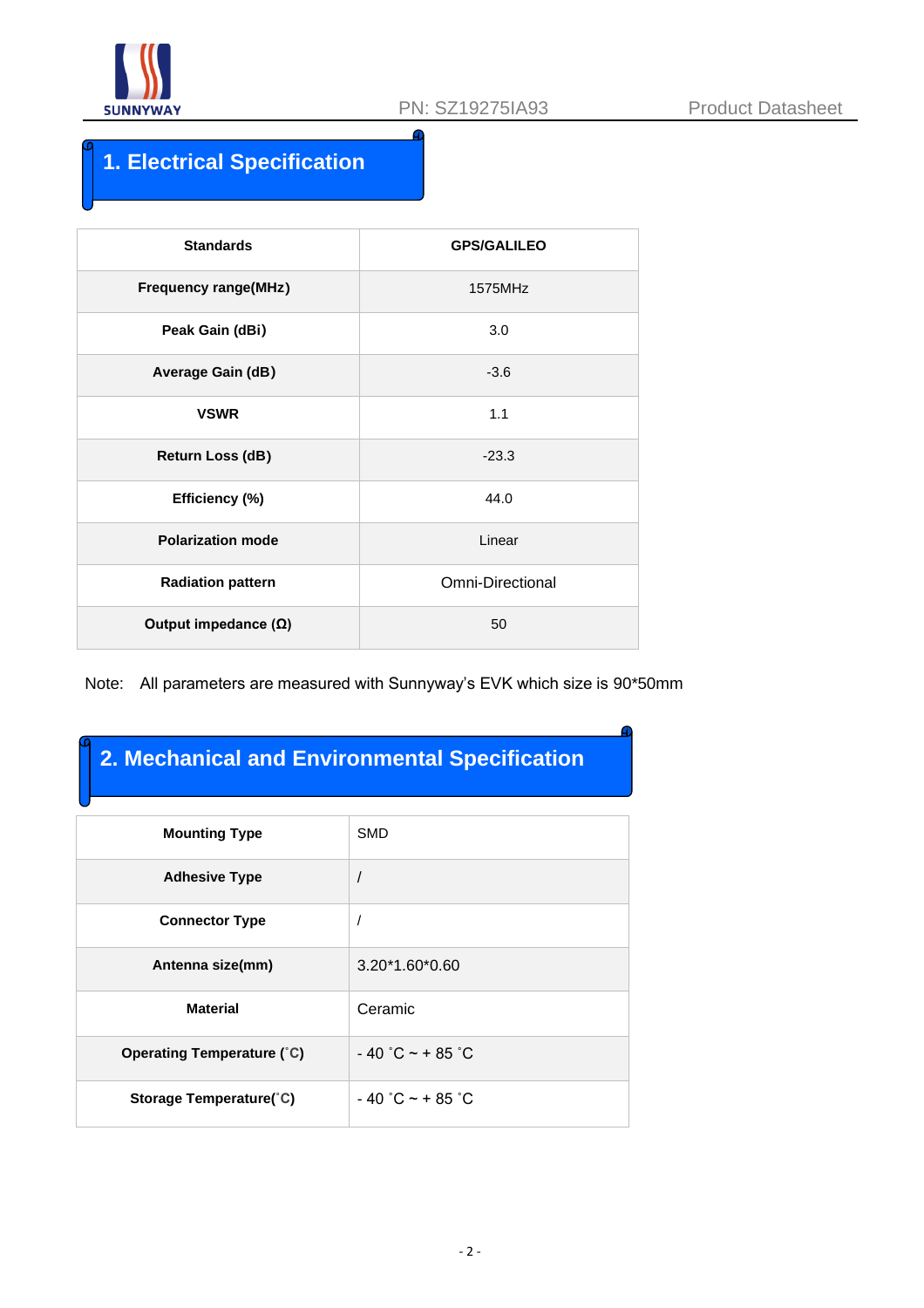

### **3. Antenna parameters**

### 3.1 General Specification

| FRE (MHz)        | 1565    | 1575    | 1585    |
|------------------|---------|---------|---------|
| <b>VSWR</b>      | 1.7     | 1.1     | 1.3     |
| Return Loss (dB) | $-11.1$ | $-23.3$ | $-16.4$ |
| Eff $(% )$       | 40.5    | 44.0    | 43.8    |
| Average Gain(dB) | $-4.0$  | $-3.6$  | $-3.6$  |

### 3.2 VSWR



### 3.3 Return Loss

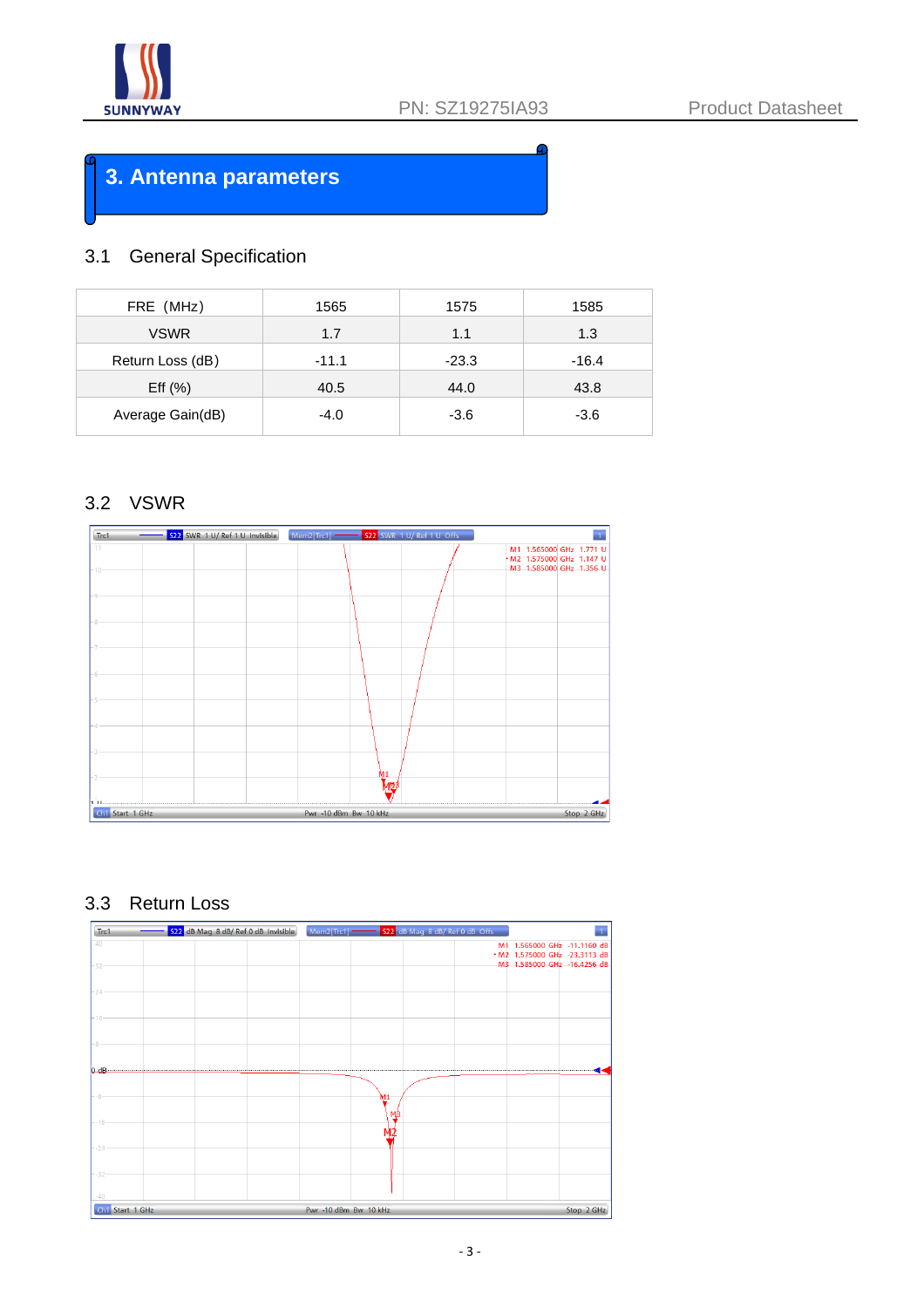

### 3.4 Smith



### 3.5 Efficiency



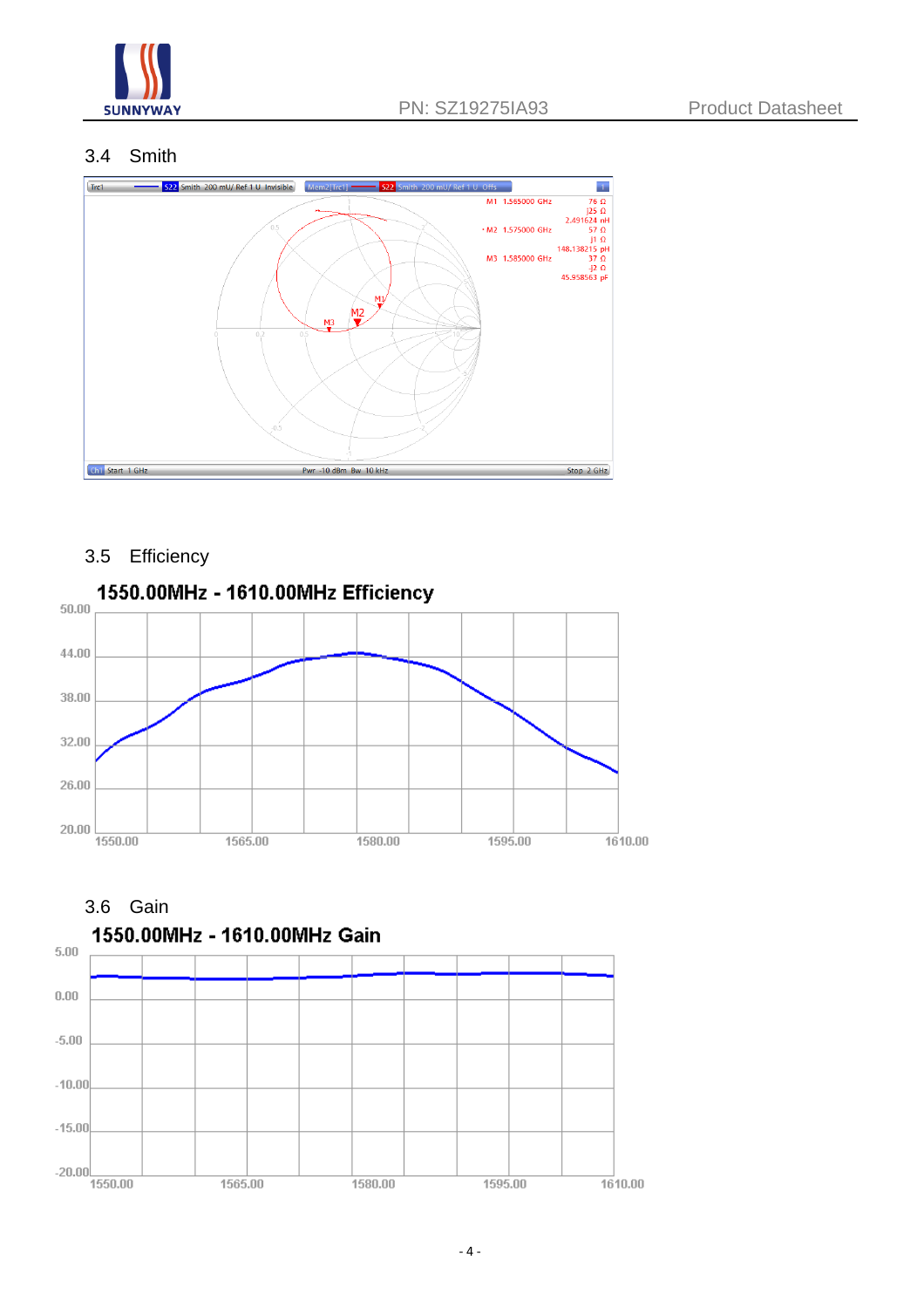

### 3.7 Directional pattern









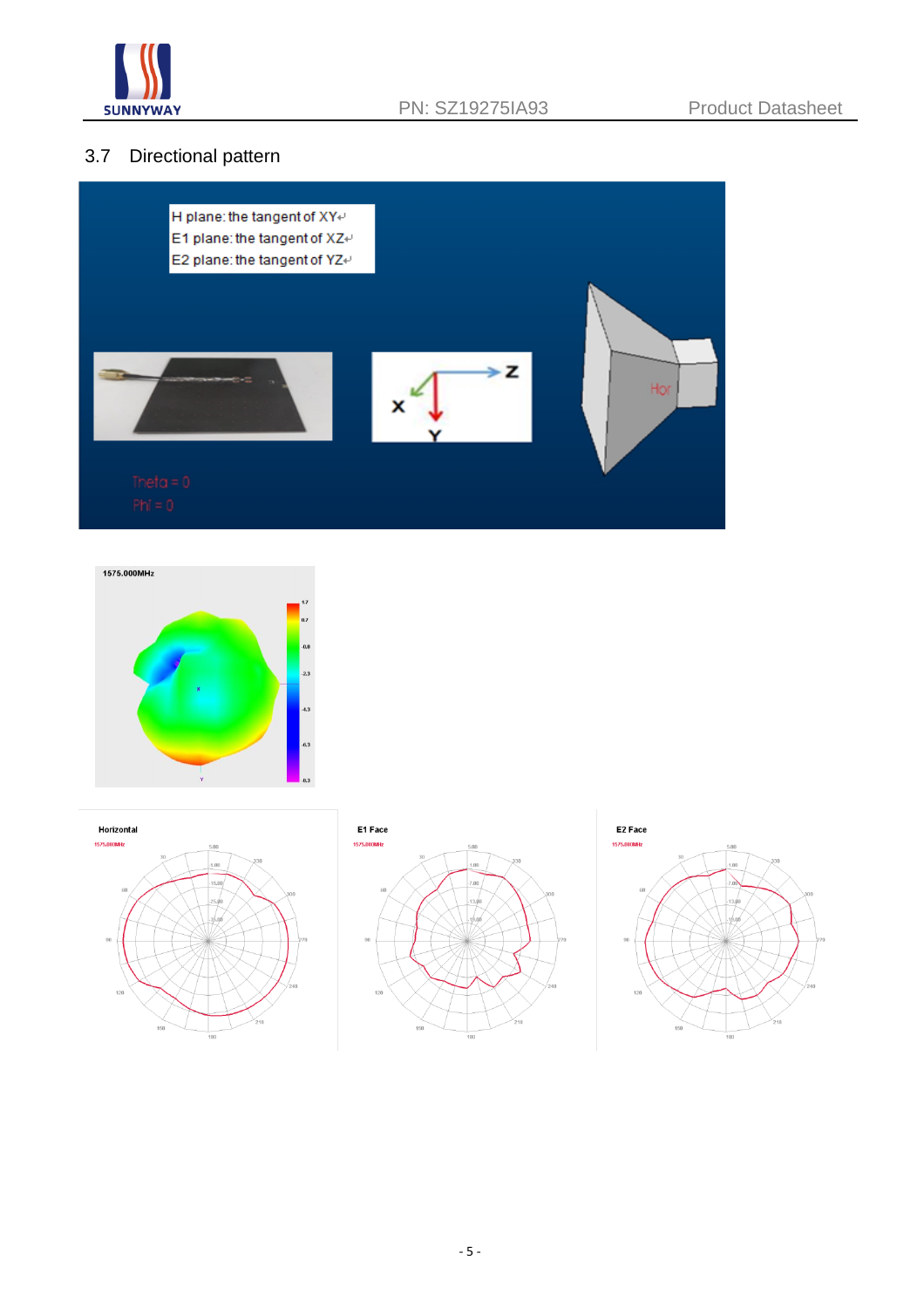

# **4. Evaluation Board and Matching Circuits**





|                | <b>Type</b> | Value |
|----------------|-------------|-------|
| E1             | Capacitor   | 1.5PF |
| E <sub>2</sub> | Inductor    | 15NH  |
| E <sub>3</sub> | Inducto     | 10NH  |



 **Unit: : mm**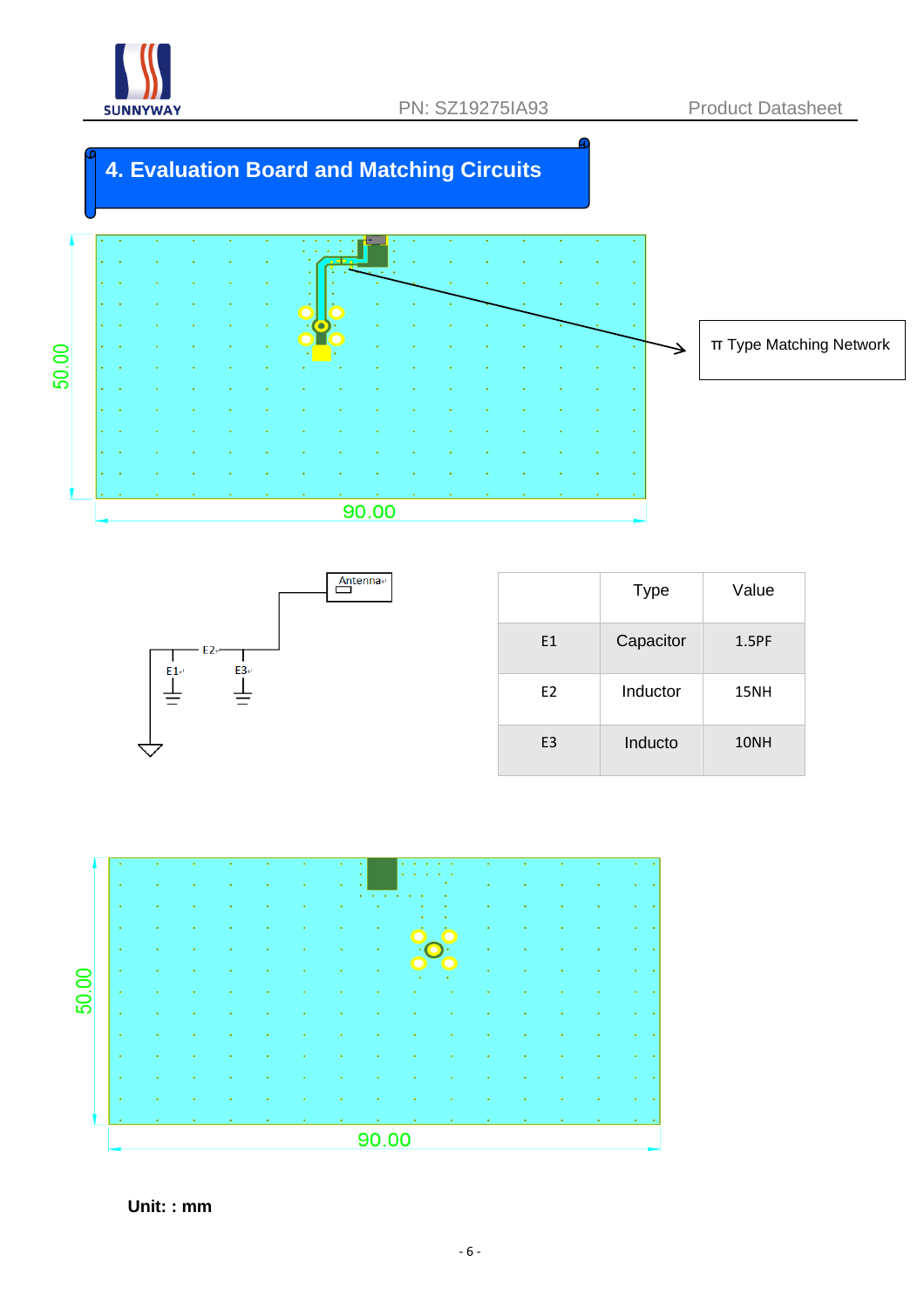



|                     | 5.00<br>Îщ. |                |           | 42.84     |           |   |        |
|---------------------|-------------|----------------|-----------|-----------|-----------|---|--------|
| ٠<br>٠<br>6.20<br>۰ |             | $\bullet$<br>٠ | ٠         | $\bullet$ | $\bullet$ | ٠ | ٠<br>٠ |
| $\bullet$<br>٠<br>۰ |             | ٠<br>٠         | $\bullet$ | $\bullet$ | ۰         | ¢ | ٠<br>٠ |
| ٠                   |             | ٠<br>٠<br>٠    | ٠         | ٠         | ٠         | ٠ | ٠<br>٠ |
| ٠                   |             | ٠<br>٠         | ٠         | ٠         | ٠         |   | ٠<br>٠ |
|                     |             | ٠<br>٠         | ۰         | ٠         | ۰         |   | ٠<br>٠ |
|                     |             | ٠<br>٠         | ۰         | ٠         |           |   | ٠<br>٠ |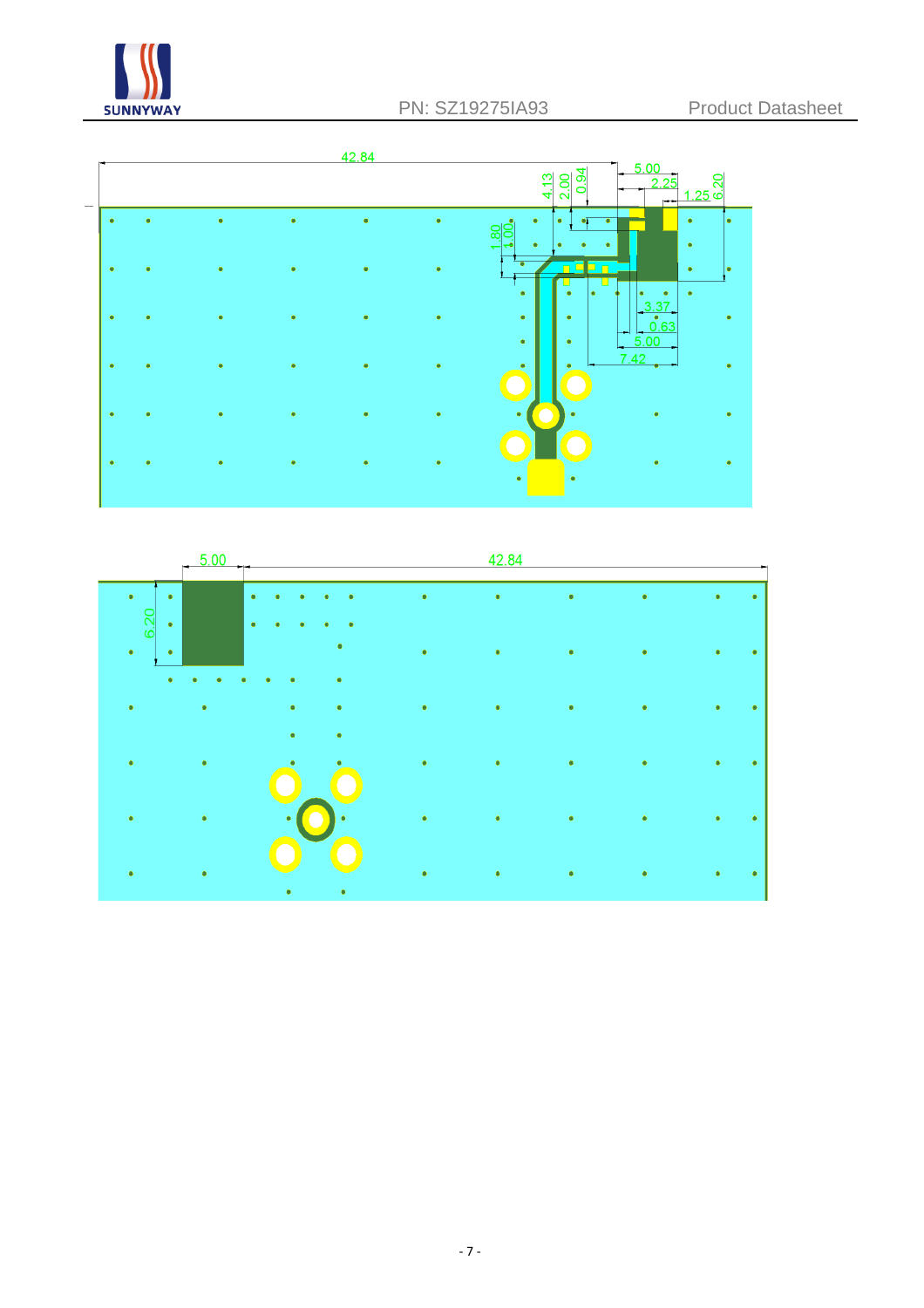

### **5. Transmission Line**

The characteristic impedance of all transmission lines shall be designed as 50 Ω.

• The length of the transmission lines should be kept to as short as possible

• Any other part of the RF system, such as transceiver, power amplifiers, etc., shall also be designed with an impedance of 50 Ω



### **6. Antenna installation**

The printed circuit board of the host must ensure that the antenna clearance area meets the antenna specifications. It is recommended to place the antenna at the center of the long side of the PCB.

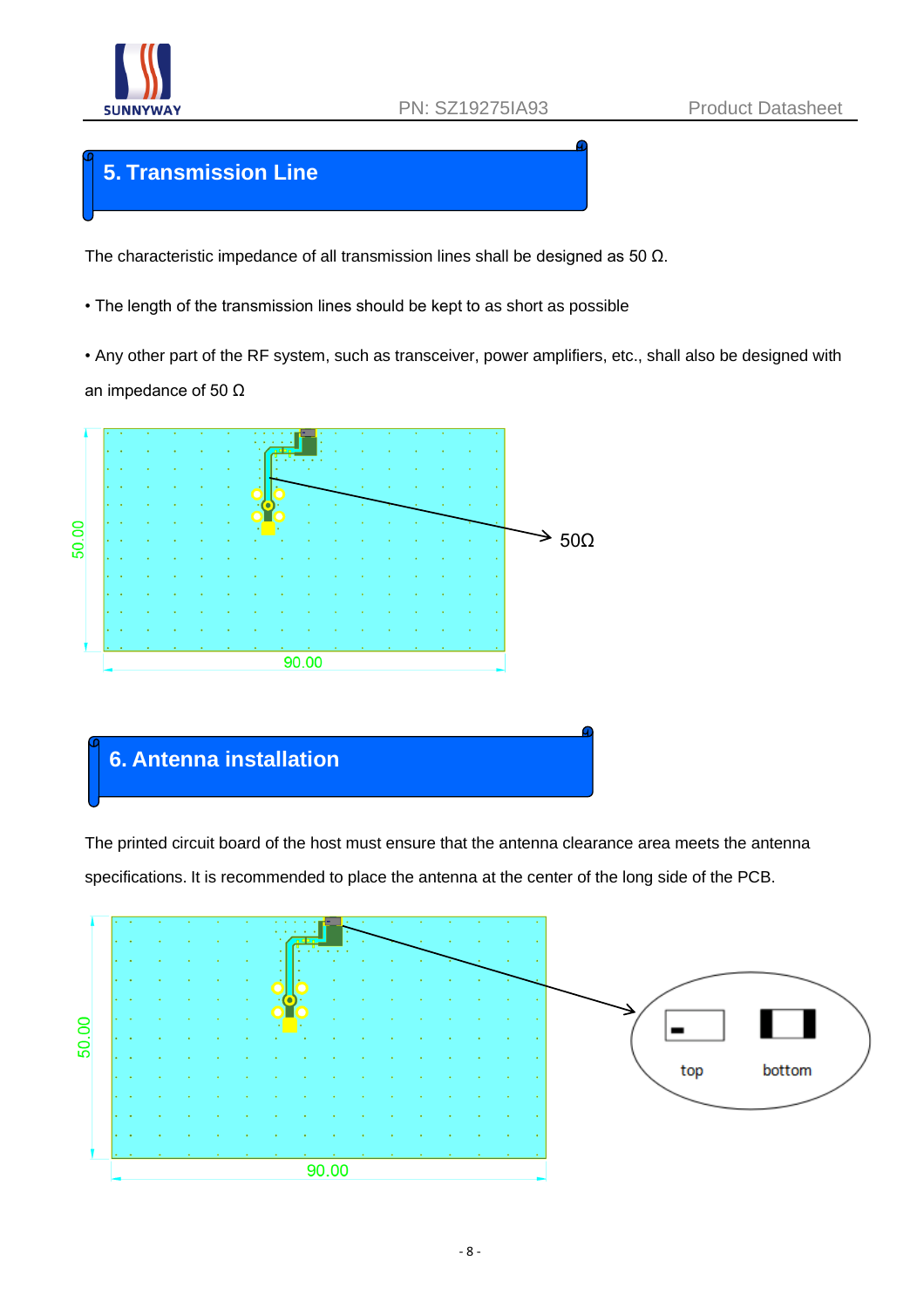

### **7. Antenna Drawing**



**8. Post Dependability Tolerance**

### Post Dependability Tolerance (Refer to the table)

| <b>No</b> | item                     | <b>Post Dependability Tolerance</b> |
|-----------|--------------------------|-------------------------------------|
| 8.1       | <b>Central Frequency</b> | ±5MHz                               |
| 8.2       | <b>Band Width</b>        | ±5MHz                               |
| 8.3       | Gain                     | $±0.1$ dBi                          |
| 8.4       | V.S.W.R (in BW)          | ±0.1                                |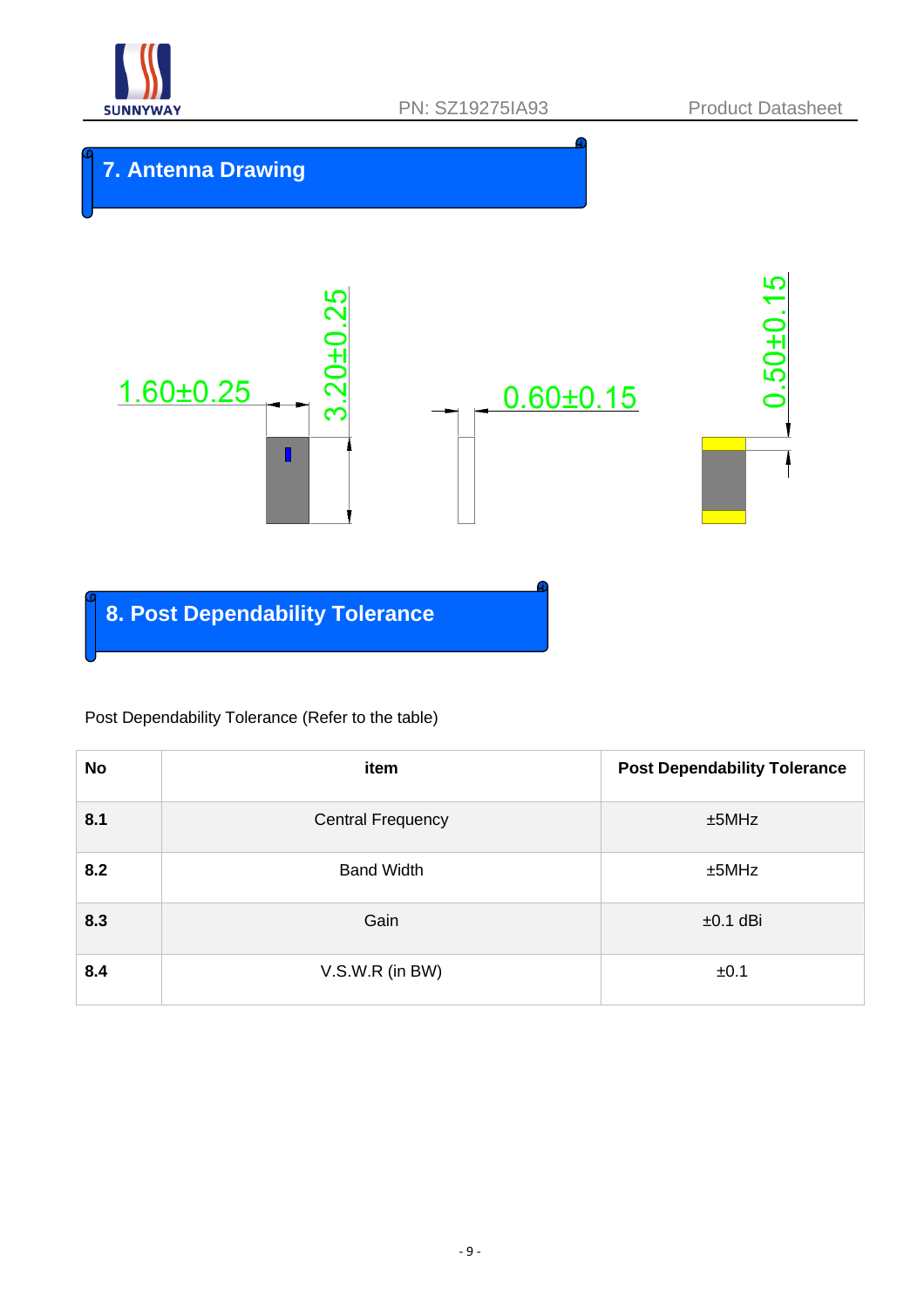

### **9. Reliability Test**

```
Temperature range 25±5℃
      Relative Humidity range 55~75%RH
      Operating Temperature range -40℃~+85℃
     Storage Temperature range -40℃~+85℃
9.1 Vibration Resist
```
 The device should satisfy the electrical characteristics specified in paragraph 8.1~8.4 after applied to the vibration of 10 to 55Hz with amplitude of 1.5mm for 2 hours each in X, Y and Z directions.

#### 9.2 Drop Shock

 The device should satisfy the electrical characteristics specified in paragraph 8.1~8.4 after dropping onto the hard wooden board from the height of 100cm for 3 times each facet of the 3 dimensions of the device.

#### 9.3 Solder Heat Proof

 The device should be satisfied after preheating at 120℃~150℃ for 120 seconds and dipping in soldering Sn at 255°C+10°C for 5±0.5 seconds, or electric iron 300°C-10°C for 3±0.5 seconds, without damnify.

9.4 Tensile Strength of Terminal

 The device should not be broken after tensile force of 1.0kg is slowly applied to pull a lead pin of the fixed device in the lead axis direction for 10±1 seconds.

#### 9.5 Bending Resist Test



 Weld the product to the center part of the PCB with the thickness 1.6±0.2mm as the illustration shows, and keep exerting force arrow-ward on it at speed of :1mm/S , and hold for 5±1S at the position of 1.5mm bending distance , so far , any peeling off of the

product metal coating should not be detected .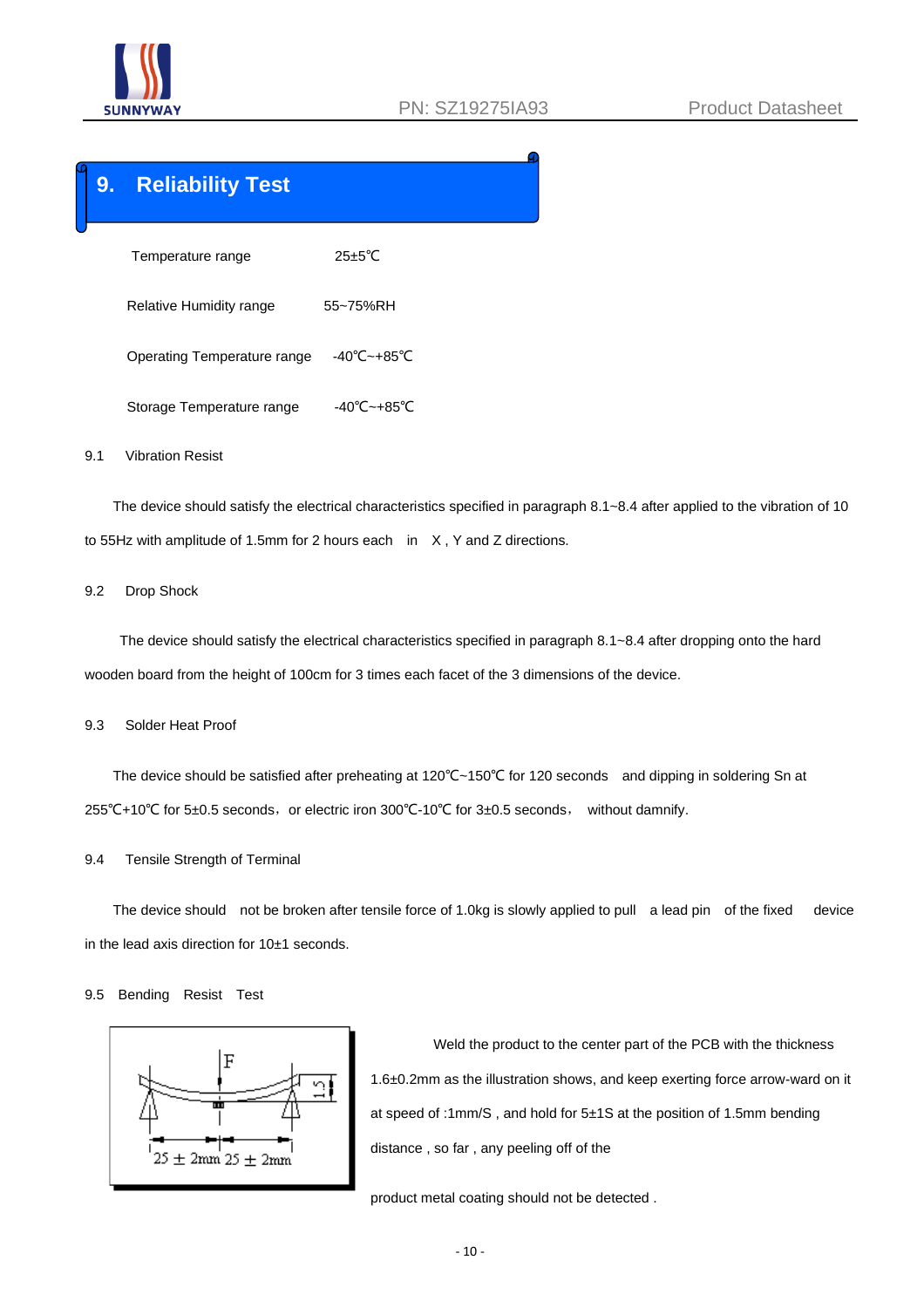

#### 9.6 Moisture Proof

 The device should satisfy the electrical characteristics specified in paragraph 8.1~8.4 after exposed to the temperature 60±2℃and the relative humidity 90~95% RH for 96 hours and 1~2 hours recovery time under normal condition.

#### 9.7 High Temperature Endurance

 The device should satisfy the electrical characteristics specified in paragraph 8.1~8.4 after exposed to temperature 85±5℃for 96±2 hours and 1~2 hours recovery time under normal temperature.

#### 9.8 Low Temperature Endurance

 The device should also satisfy the electrical characteristics specified in paragraph 8.1~8.4 after exposed to the temperature -40℃±5℃ for 96±2 hours and to 2 hours recovery time under normal temperature.

#### 9.9 Temperature Cycle Test

 The device should also satisfy the electrical characteristics specified in paragraph 8.1~8.4 after exposed to the low temperature -40℃ and high temperature +85℃ for 30±2 min each by 5 cycles and 1 to 2 hours recovery time under normal temperature.

### **10. Reflow Soldering Standard Condition**